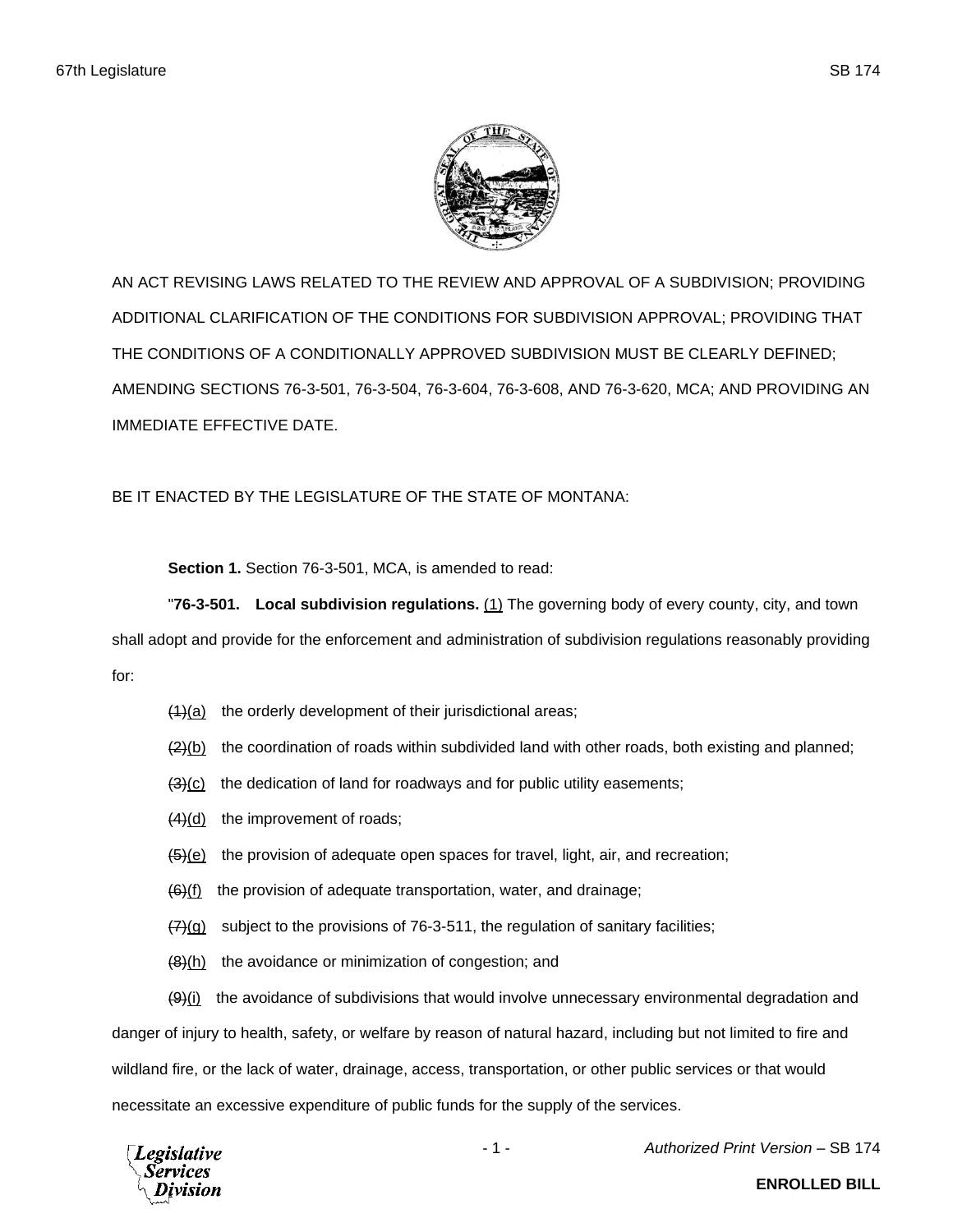(2) Any action that is not specifically prohibited in the conditions of subdivision approval is specifically allowed or is otherwise subject to additional restrictions that may be provided in the governing documents of the subdivision and applicable zoning regulations.

(3) If a local government has historically interpreted and enforced or chosen not to enforce a condition of subdivision approval to the benefit of a parcel owner, the local government may not undertake a different interpretation or enforcement action against a similarly situated parcel owner in the same subdivision."

**Section 2.** Section 76-3-504, MCA, is amended to read:

"**76-3-504. Subdivision regulations -- contents.** (1) The subdivision regulations adopted under this chapter must comply with the requirements provided for in 76-3-501 and, at a minimum:

(a) list the materials that must be included in a subdivision application in order for the application to be determined to contain the required elements for the purposes of the review required in 76-3-604(1);

(b) except as provided in 76-3-509, 76-3-609, or 76-3-616, require the subdivider to submit to the governing body an environmental assessment as prescribed in 76-3-603;

(c) establish procedures consistent with this chapter for the submission and review of subdivision applications and amended applications;

(d) prescribe the form and contents of preliminary plats and the documents to accompany final plats;

(e) provide for the identification of areas that, because of natural or human-caused hazards, are unsuitable for subdivision development. The regulations must prohibit subdivisions in these areas unless the hazards can be eliminated or overcome by approved construction techniques or other mitigation measures authorized under 76-3-608(4) and (5). Approved construction techniques or other mitigation measures may not include building regulations as defined in 50-60-101 other than those identified by the department of labor and industry as provided in 50-60-901.

(f) prohibit subdivisions for building purposes in areas located within the floodway of a flood of 100 year frequency, as defined by Title 76, chapter 5, or determined to be subject to flooding by the governing body;

(g) prescribe standards for:

(i) the design and arrangement of lots, streets, and roads;

(ii) grading and drainage;

**Legislative** Services Division

- 2 - *Authorized Print Version* – SB 174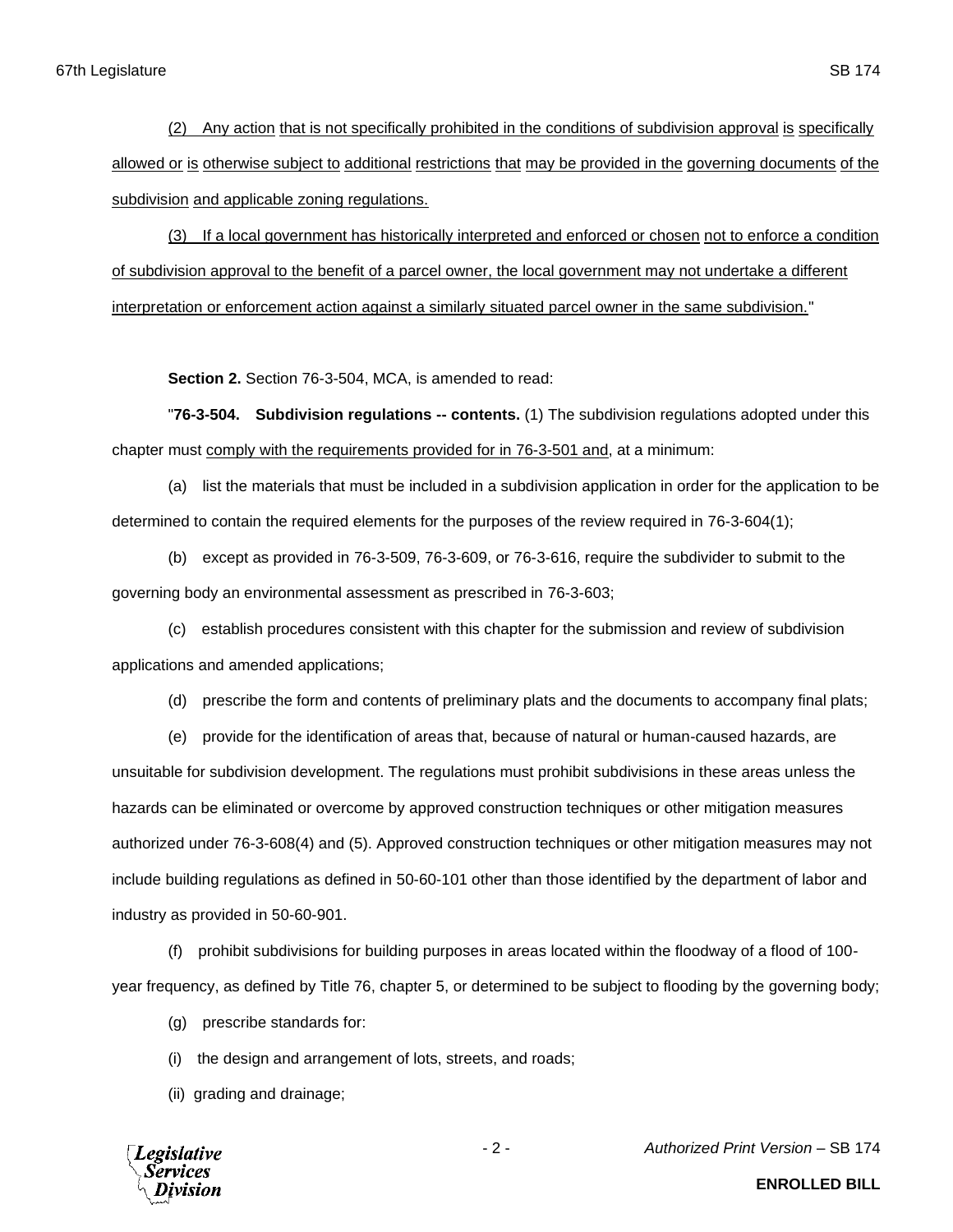(iii) subject to the provisions of 76-3-511, water supply and sewage and solid waste disposal that meet the:

(A) regulations adopted by the department of environmental quality under 76-4-104 for subdivisions that will create one or more parcels containing less than 20 acres; and

(B) standards provided in 76-3-604 and 76-3-622 for subdivisions that will create one or more parcels containing 20 acres or more and less than 160 acres; and

(iv) the location and installation of public utilities;

(h) provide procedures for the administration of the park and open-space requirements of this chapter;

(i) provide for the review of subdivision applications by affected public utilities and those agencies of local, state, and federal government identified during the preapplication consultation conducted pursuant to subsection (1)(q) or those having a substantial interest in a proposed subdivision. A public utility or agency review may not delay the governing body's action on the application beyond the time limits specified in this chapter, and the failure of any agency to complete a review of an application may not be a basis for rejection of the application by the governing body.

(j) when a subdivision creates parcels with lot sizes averaging less than 5 acres, require the subdivider to:

(i) reserve all or a portion of the appropriation water rights owned by the owner of the land to be subdivided and transfer the water rights to a single entity for use by landowners within the subdivision who have a legal right to the water and reserve and sever any remaining surface water rights from the land;

(ii) if the land to be subdivided is subject to a contract or interest in a public or private entity formed to provide the use of a water right on the subdivision lots, establish a landowner's water use agreement administered through a single entity that specifies administration and the rights and responsibilities of landowners within the subdivision who have a legal right and access to the water; or

(iii) reserve and sever all surface water rights from the land;

 $(k)$  (i) except as provided in subsection  $(1)(k)(ii)$ , require the subdivider to establish ditch easements in the subdivision that:

(A) are in locations of appropriate topographic characteristics and sufficient width to allow the physical



- 3 - *Authorized Print Version* – SB 174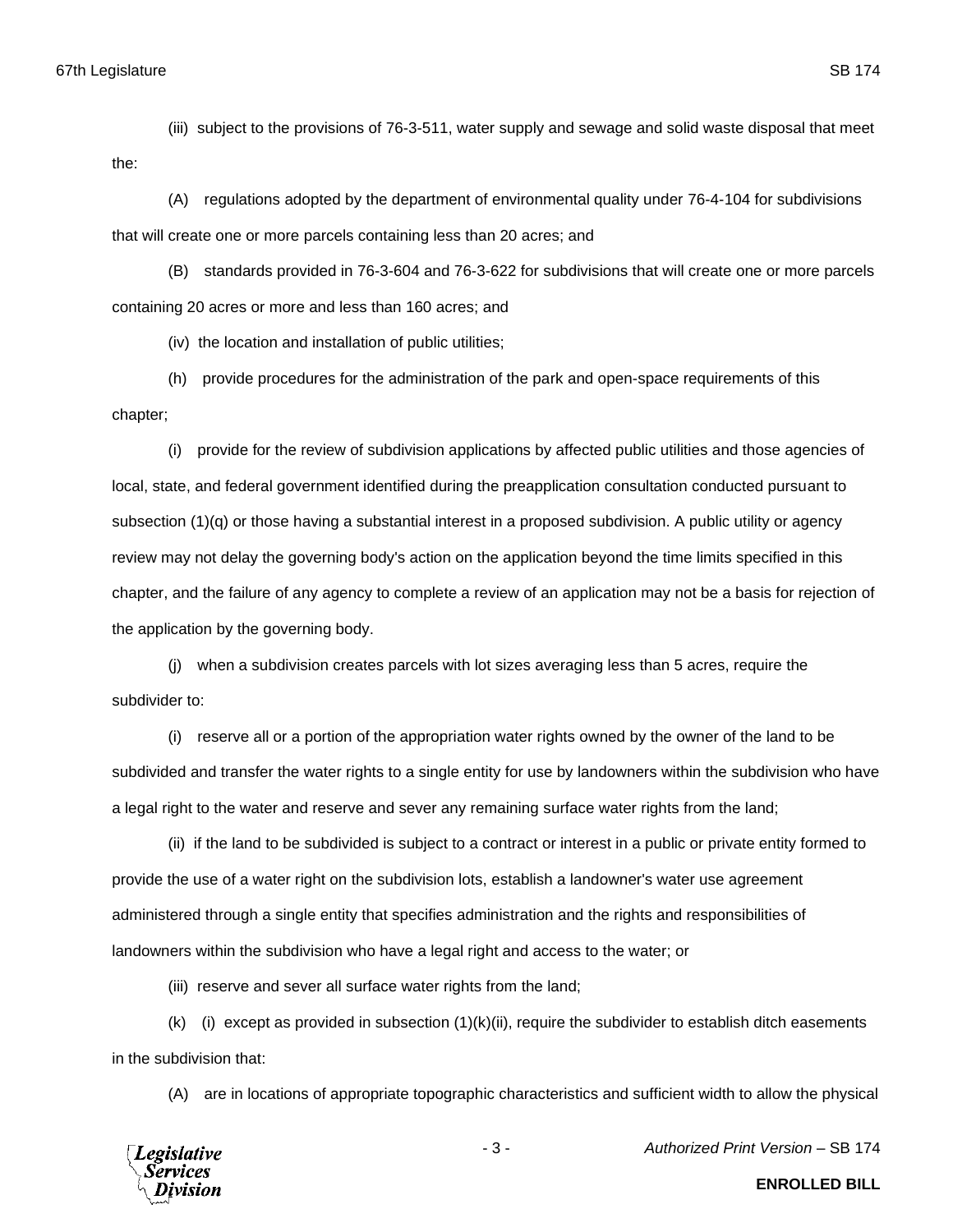placement and unobstructed maintenance of open ditches or belowground pipelines for the delivery of water for irrigation to persons and lands legally entitled to the water under an appropriated water right or permit of an irrigation district or other private or public entity formed to provide for the use of the water right on the subdivision lots;

(B) are a sufficient distance from the centerline of the ditch to allow for construction, repair, maintenance, and inspection of the ditch; and

(C) prohibit the placement of structures or the planting of vegetation other than grass within the ditch easement without the written permission of the ditch owner.

(ii) Establishment of easements pursuant to this subsection (1)(k) is not required if:

(A) the average lot size is 1 acre or less and the subdivider provides for disclosure, in a manner acceptable to the governing body, that adequately notifies potential buyers of lots that are classified as irrigated land and may continue to be assessed for irrigation water delivery even though the water may not be deliverable; or

(B) the water rights are removed or the process has been initiated to remove the water rights from the subdivided land through an appropriate legal or administrative process and if the removal or intended removal is denoted on the preliminary plat. If removal of water rights is not complete upon filing of the final plat, the subdivider shall provide written notification to prospective buyers of the intent to remove the water right and shall document that intent, when applicable, in agreements and legal documents for related sales transactions.

(l) require the subdivider, unless otherwise provided for under separate written agreement or filed easement, to file and record ditch easements for unobstructed use and maintenance of existing water delivery ditches, pipelines, and facilities in the subdivision that are necessary to convey water through the subdivision to lands adjacent to or beyond the subdivision boundaries in quantities and in a manner that are consistent with historic and legal rights;

(m) require the subdivider to describe, dimension, and show public utility easements in the subdivision on the final plat in their true and correct location. The public utility easements must be of sufficient width to allow the physical placement and unobstructed maintenance of public utility facilities for the provision of public utility services within the subdivision.

(n) establish whether the governing body, its authorized agent or agency, or both will hold public



**ENROLLED BILL**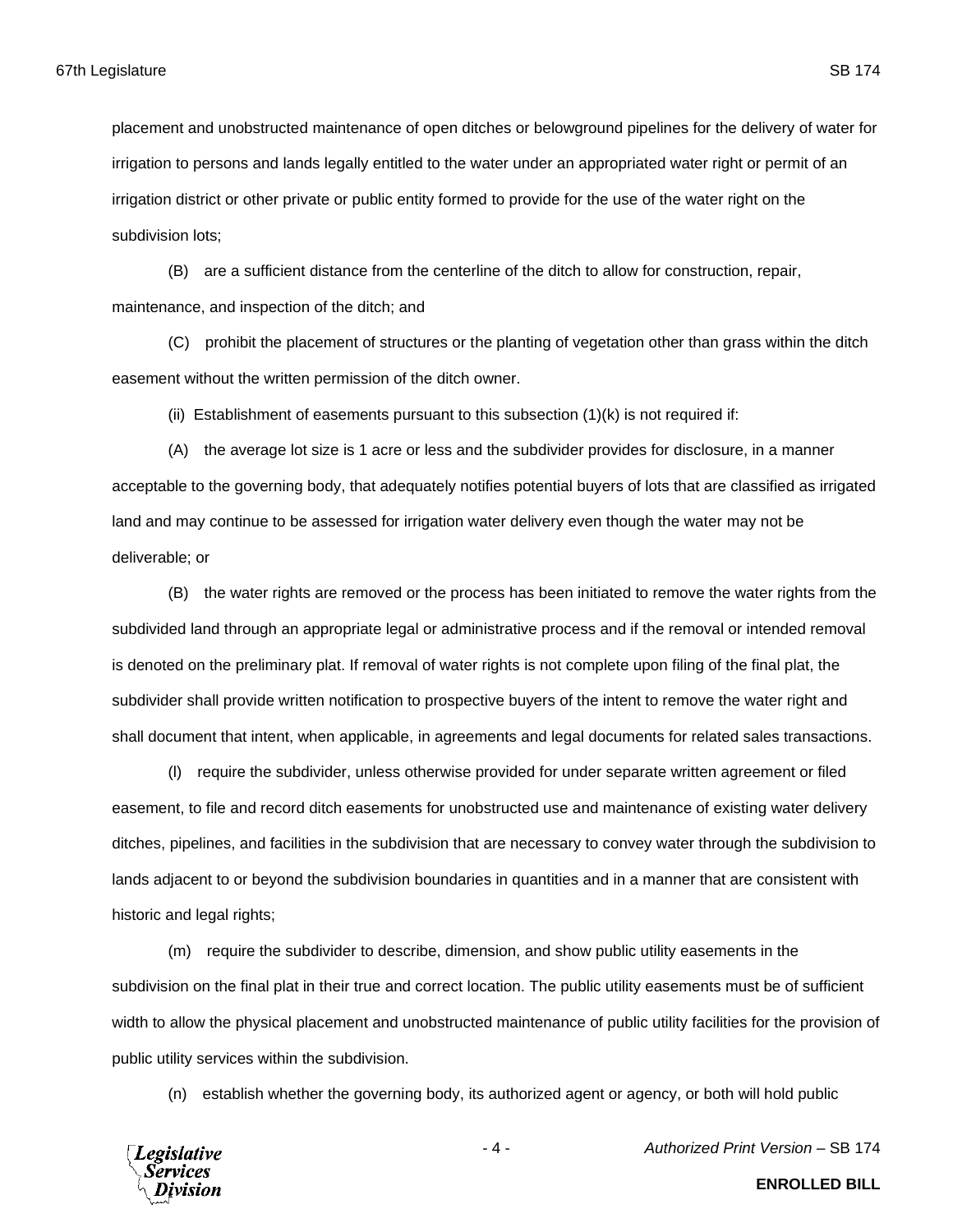hearings;

(o) establish procedures describing how the governing body or its agent or agency will address information presented at the hearing or hearings held pursuant to 76-3-605 and 76-3-615;

(p) establish criteria that the governing body or reviewing authority will use to determine whether a proposed method of disposition using the exemptions provided in 76-3-201 or 76-3-207 is an attempt to evade the requirements of this chapter. The regulations must provide for an appeals process to the governing body if the reviewing authority is not the governing body.

(q) establish a preapplication process that:

(i) requires a subdivider to meet with the authorized agent or agency, other than the governing body, that is designated by the governing body to review subdivision applications prior to the subdivider submitting the application;

(ii) requires, for informational purposes only, identification of the state laws, local regulations, and growth policy provisions, if a growth policy has been adopted, that may apply to the subdivision review process;

(iii) requires a list to be made available to the subdivider of the public utilities, those agencies of local, state, and federal government, and any other entities that may be contacted for comment on the subdivision application and the timeframes that the public utilities, agencies, and other entities are given to respond. If, during the review of the application, the agent or agency designated by the governing body contacts a public utility, agency, or other entity that was not included on the list originally made available to the subdivider, the agent or agency shall notify the subdivider of the contact and the timeframe for response.

(iv) requires that a preapplication meeting take place no more than 30 days from the date that the authorized agent or agency receives a written request for a preapplication meeting from the subdivider; and

(v) establishes a time limit after a preapplication meeting by which an application must be submitted;

(r) require that the written decision required by 76-3-620 must be provided to the applicant within 30 working days following a decision by the governing body to approve, conditionally approve, or deny a subdivision;

(s) establish criteria for reviewing an area, regardless of its size, that provides or will provide multiple spaces for recreational camping vehicles or mobile homes.

(2) In order to accomplish the purposes described in 76-3-501, the subdivision regulations adopted



- 5 - *Authorized Print Version* – SB 174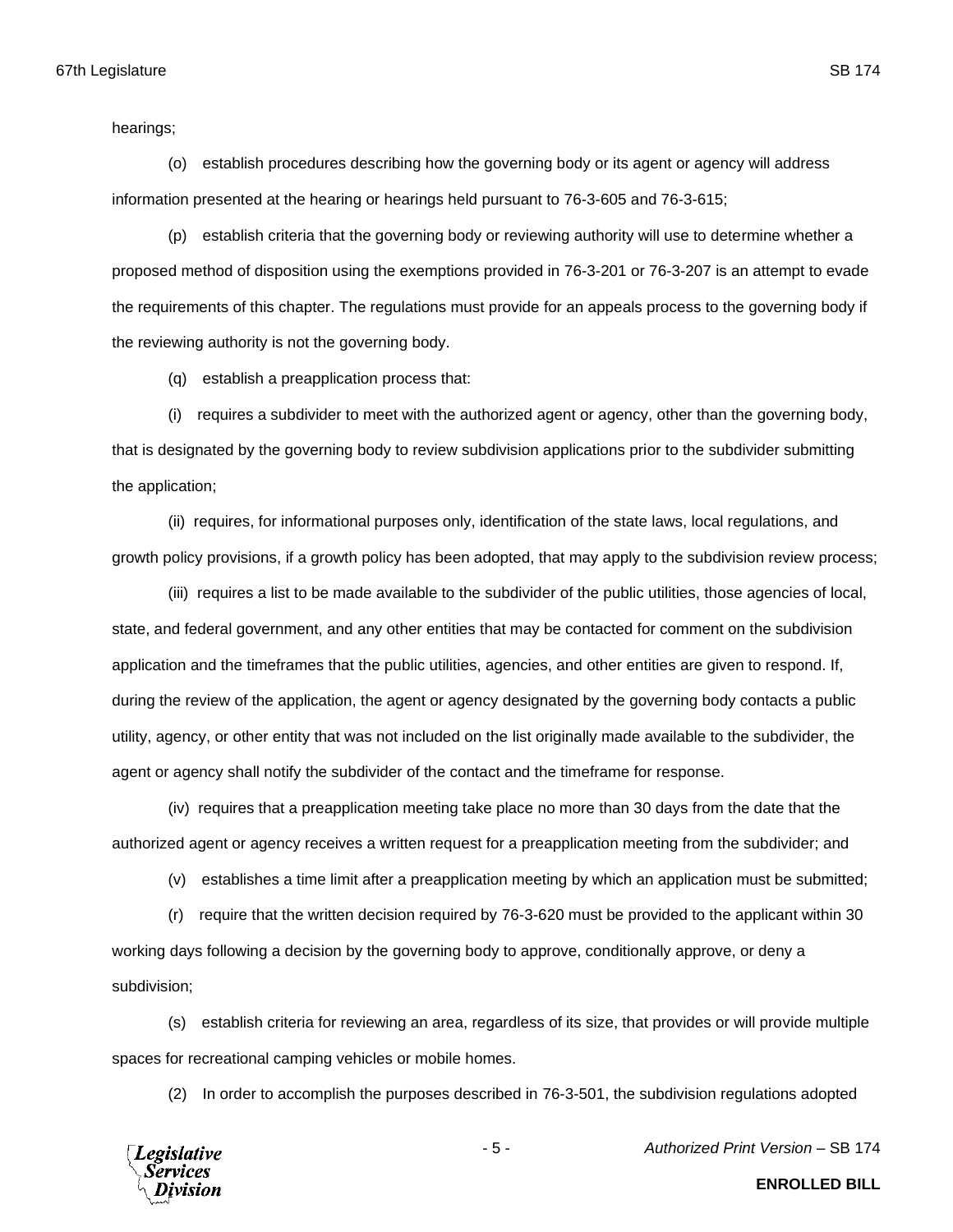under 76-3-509 and this section may include provisions that are consistent with this section that promote cluster development."

**Section 3.** Section 76-3-604, MCA, is amended to read:

"**76-3-604. Review of subdivision application -- review for required elements and sufficiency of information.** (1) (a) A subdivision application is considered to be received on the date of delivery to the reviewing agent or agency and when accompanied by the review fee submitted as provided in 76-3-602.

(b) Within 5 working days of receipt of a subdivision application, the reviewing agent or agency shall determine whether the application contains all of the listed materials as required by 76-3-504(1)(a) and shall notify the subdivider or, with the subdivider's written permission, the subdivider's agent of the reviewing agent's or agency's determination. If the reviewing agent or agency determines that elements are missing from the application, the reviewing agent or agency shall identify those elements in the notification.

(2) (a) Within 15 working days after the reviewing agent or agency notifies the subdivider or the subdivider's agent that the application contains all of the required elements as provided in subsection (1), the reviewing agent or agency shall determine whether the application and required elements contain detailed, supporting information that is sufficient to allow for the review of the proposed subdivision under the provisions of this chapter and the local regulations adopted pursuant to this chapter and shall notify the subdivider or, with the subdivider's written permission, the subdivider's agent of the reviewing agent's or agency's determination.

(b) If the reviewing agent or agency determines that information in the application is not sufficient to allow for review of the proposed subdivision, the reviewing agent or agency shall identify the insufficient information in its notification.

(c) A determination that an application contains sufficient information for review as provided in this subsection (2) does not ensure that the proposed subdivision will be approved or conditionally approved by the governing body and does not limit the ability of the reviewing agent or agency or the governing body to request additional information during the review process.

(3) The time limits provided in subsections (1) and (2) apply to each submittal of the application until:

(a) a determination is made that the application contains the required elements and sufficient information; and



- 6 - *Authorized Print Version* – SB 174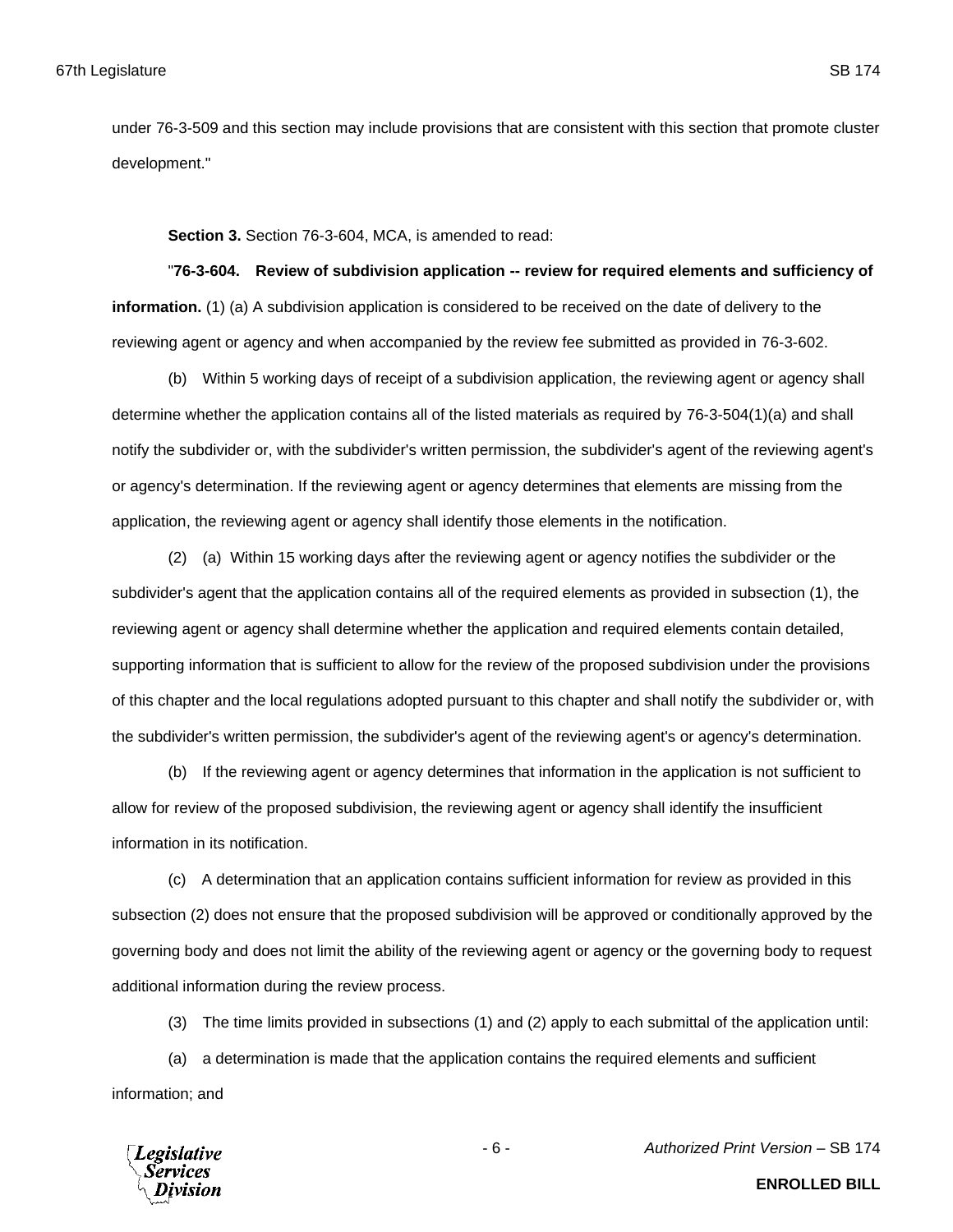(b) the subdivider or the subdivider's agent is notified.

(4) After the reviewing agent or agency has notified the subdivider or the subdivider's agent that an application contains sufficient information as provided in subsection (2), the governing body shall approve, conditionally approve, or deny the proposed subdivision within 60 working days or 80 working days if the proposed subdivision contains 50 or more lots, based on its determination of whether the application conforms to the provisions of this chapter and to the local regulations adopted pursuant to this chapter, unless:

(a) the subdivider and the reviewing agent or agency agree to an extension or suspension of the review period, not to exceed 1 year; or

(b) a subsequent public hearing is scheduled and held as provided in 76-3-615.

(5) (a) If the governing body fails to comply with the time limits under subsection (4), the governing body shall pay to the subdivider a financial penalty of \$50 per lot per month or a pro rata portion of a month, not to exceed the total amount of the subdivision review fee collected by the governing body for the subdivision application, until the governing body denies, approves, or conditionally approves the subdivision.

(b) The provisions of subsection (5)(a) do not apply if the review period is extended or suspended pursuant to subsection (4).

(6) If the governing body denies or conditionally approves the proposed subdivision, it shall send the subdivider a letter, with the appropriate signature, that complies with the provisions of 76-3-620.

(7) (a) The governing body shall collect public comment submitted at a hearing or hearings regarding the information presented pursuant to 76-3-622 and shall make any comments submitted or a summary of the comments submitted available to the subdivider within 30 days after conditional approval or approval of the subdivision application and preliminary plat.

(b) The subdivider shall, as part of the subdivider's application for sanitation approval, forward the comments or the summary provided by the governing body to the:

(i) reviewing authority provided for in Title 76, chapter 4, for subdivisions that will create one or more parcels containing less than 20 acres; and

(ii) local health department or board of health for proposed subdivisions that will create one or more parcels containing 20 acres or more and less than 160 acres.

(8) (a) For a proposed subdivision that will create one or more parcels containing less than 20 acres,



- 7 - *Authorized Print Version* – SB 174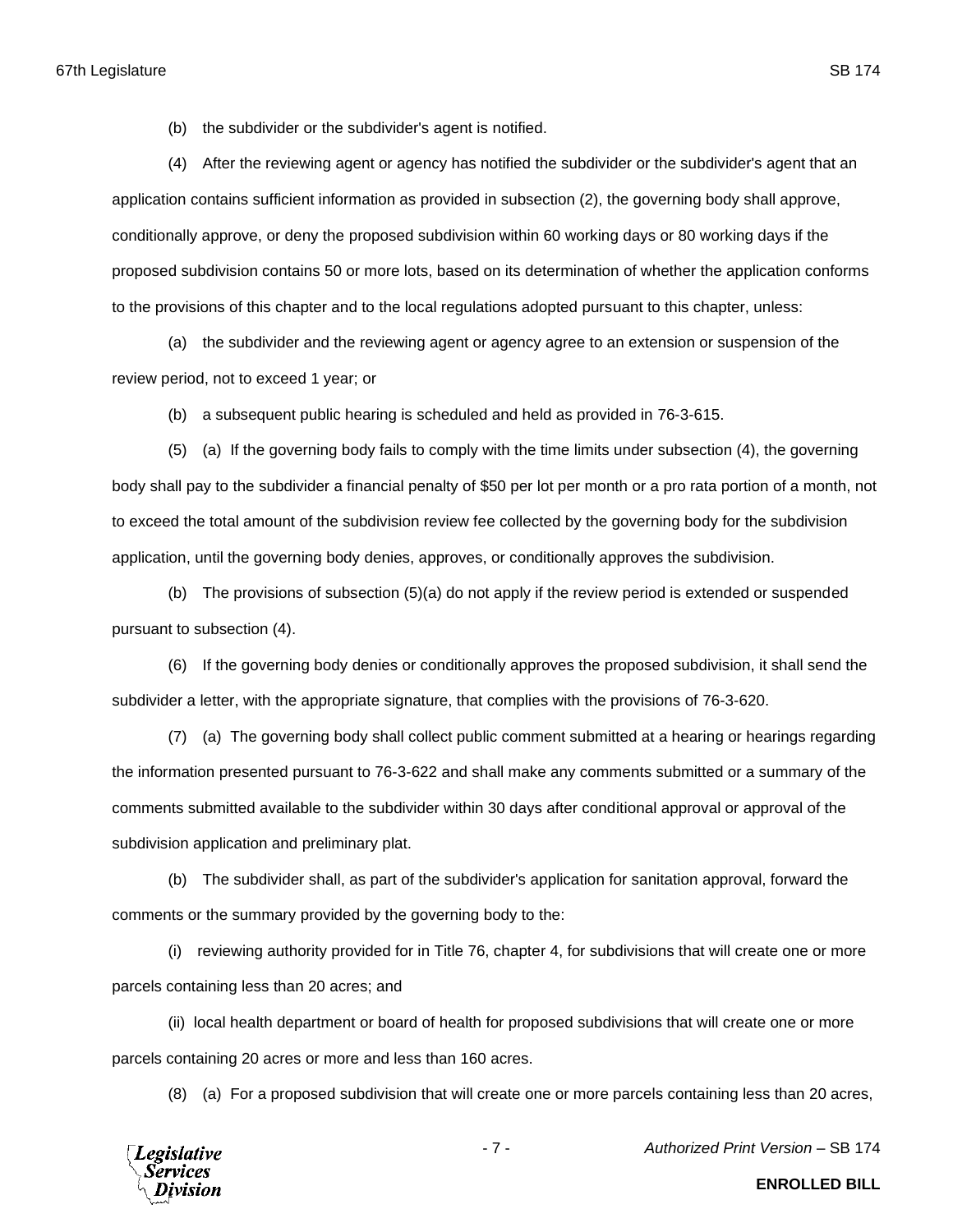the governing body may require approval by the department of environmental quality as a condition of approval of the final plat.

(b) For a proposed subdivision that will create one or more parcels containing 20 acres or more, the governing body may condition approval of the final plat upon the subdivider demonstrating, pursuant to 76-3- 622, that there is an adequate water source and at least one area for a septic system and a replacement drainfield for each lot.

(9) (a) Review and approval, conditional approval, or denial of a proposed subdivision under this chapter may occur only under those regulations in effect at the time a subdivision application is determined to contain sufficient information for review as provided in subsection (2).

(b) If regulations change during the review periods provided in subsections (1) and (2), the determination of whether the application contains the required elements and sufficient information must be based on the new regulations.

(10) Unless otherwise provided by law, the governing body may review but does not have approval authority of the governing documents of the subdivision or amendments to the governing documents unless the governing documents directly and materially impact a condition of subdivision approval."

**Section 4.** Section 76-3-608, MCA, is amended to read:

"**76-3-608. Criteria for local government review.** (1) The basis for the governing body's decision to approve, conditionally approve, or deny a proposed subdivision is whether the subdivision application, preliminary plat, applicable environmental assessment, public hearing, planning board recommendations, or additional information demonstrates that development of the proposed subdivision meets the requirements of this chapter. A governing body may not deny approval of a proposed subdivision based solely on the subdivision's impacts on educational services or based solely on parcels within the subdivision having been designated as wildland-urban interface parcels under 76-13-145.

(2) The governing body shall issue written findings of fact that weigh the criteria in subsection (3), as applicable.

(3) A subdivision proposal must undergo review for the following primary criteria:

(a) except when the governing body has established an exemption pursuant to subsection (6) of this



- 8 - *Authorized Print Version* – SB 174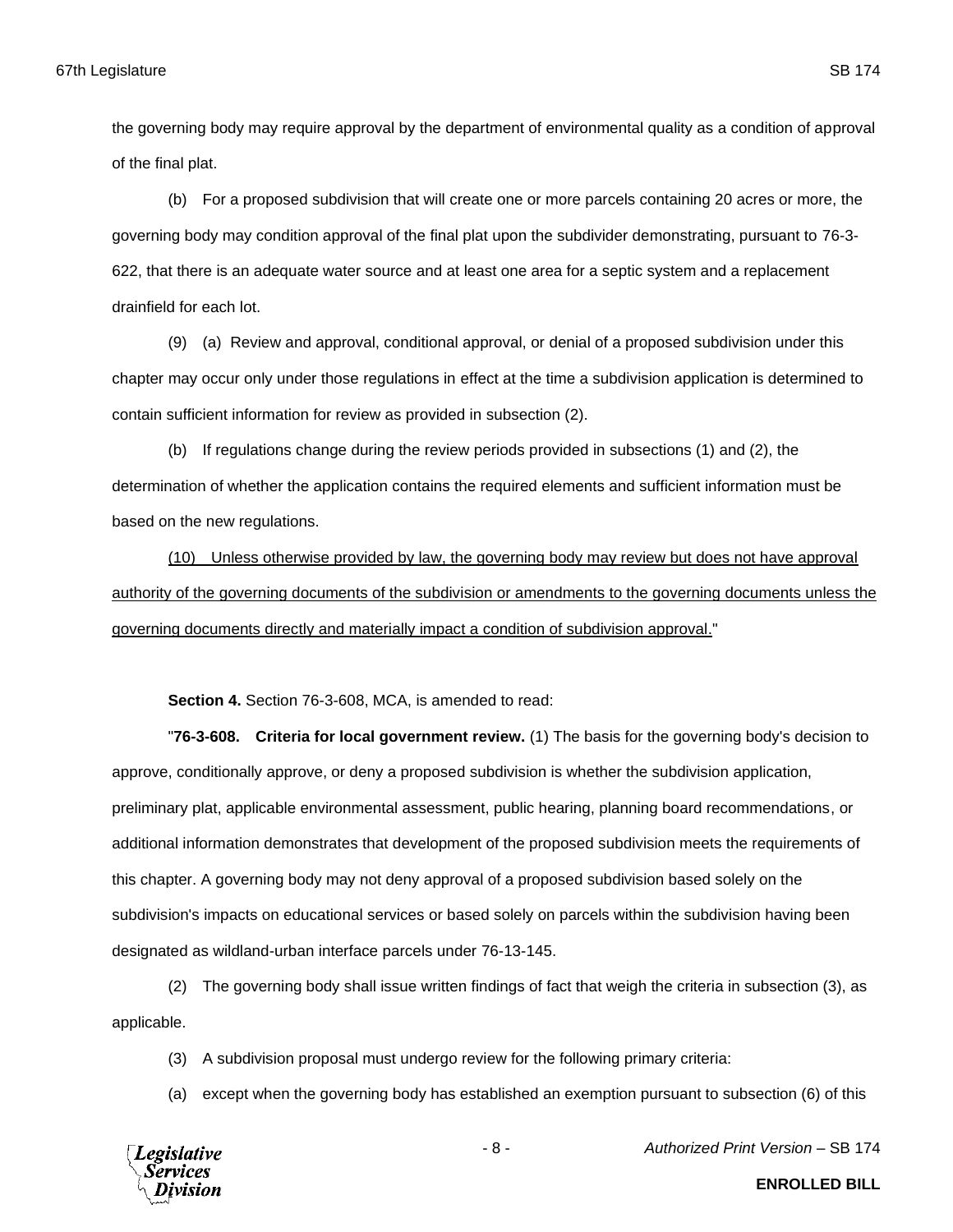clearly defined impact on agriculture, agricultural water user facilities agriculture, agricultural water user

facilities, local services, the natural environment, wildlife, wildlife habitat, and public health and safety;

- (b) compliance with:
- (i) the survey requirements provided for in part 4 of this chapter;

(ii) the local subdivision regulations provided for in part 5 of this chapter; and

(iii) the local subdivision review procedure provided for in this part;

(c) the provision of easements within and to the proposed subdivision for the location and installation of any planned utilities; and

(d) the provision of legal and physical access to each parcel within the proposed subdivision and the required notation of that access on the applicable plat and any instrument of transfer concerning the parcel.

(4) The governing body may require the subdivider to design the proposed subdivision to reasonably minimize potentially significant adverse impacts identified through the review required under subsection (3). Pursuant to 76-3-620, The the governing body shall issue written findings to justify the reasonable mitigation required under this subsection (4).

(5) (a) In reviewing a proposed subdivision under subsection (3) and when requiring mitigation under subsection (4), a governing body may not unreasonably restrict a landowner's ability to develop land, but it is recognized that in some instances the unmitigated impacts of a proposed development may be unacceptable deemed ummitigable and will preclude approval of the subdivision.

(b) When requiring mitigation under subsection (4) and consistent with 76-3-620, a governing body shall consult with the subdivider and shall give due weight and consideration to the expressed preference of the subdivider.

(6) A governing body may conditionally approve or deny a proposed subdivision as a result of the water and sanitation information provided pursuant to 76-3-622 or public comment received pursuant to 76-3- 604 on the information provided pursuant to 76-3-622 only if the conditional approval or denial is based on existing subdivision, zoning, or other regulations that the governing body has the authority to enforce.

(7) A governing body may not require as a condition of subdivision approval that a property owner waive a right to protest the creation of a special improvement district or a rural improvement district for capital

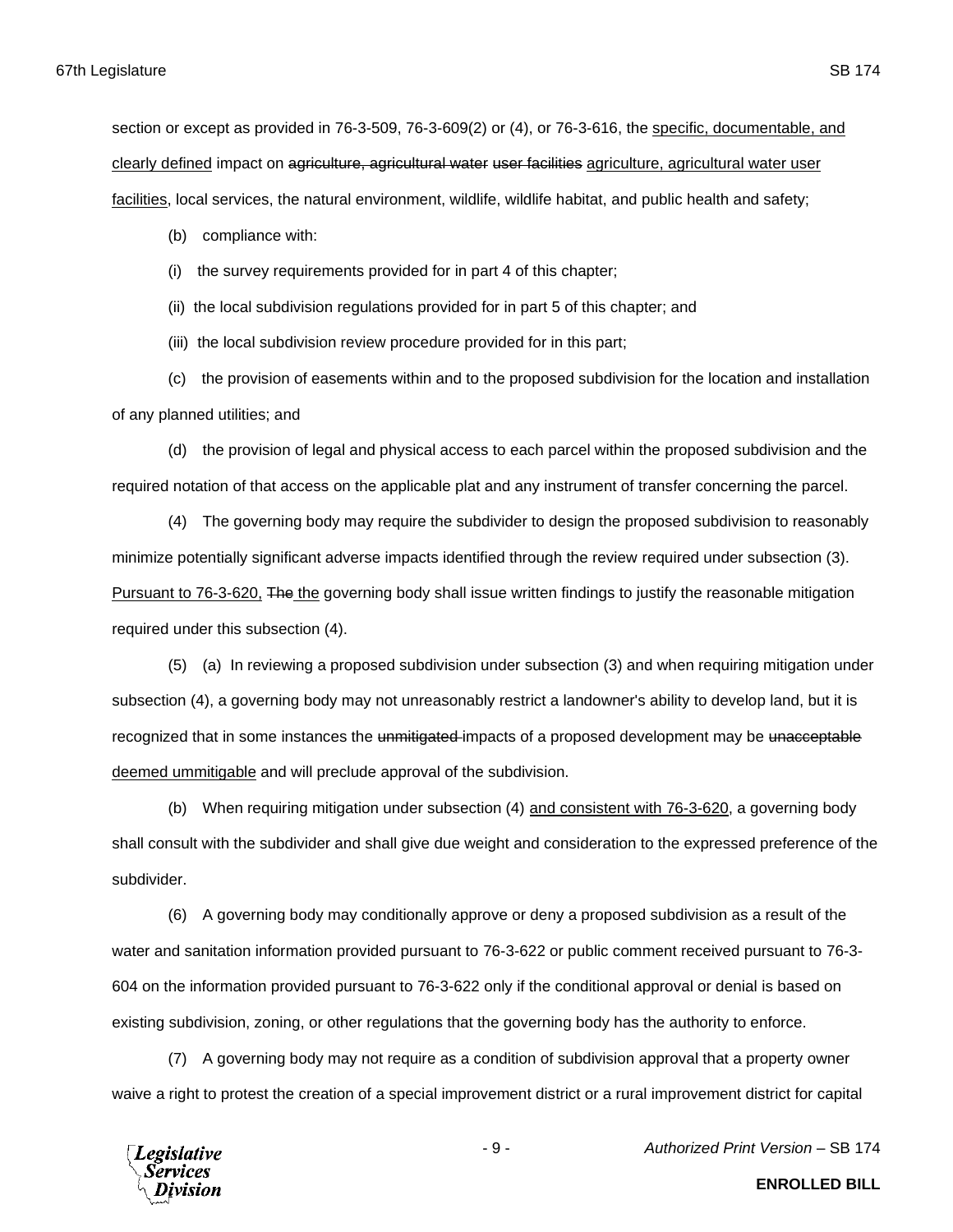improvement projects that does not identify the specific capital improvements for which protest is being waived. A waiver of a right to protest may not be valid for a time period longer than 20 years after the date that the final subdivision plat is filed with the county clerk and recorder.

(8) A governing body may not approve a proposed subdivision if any of the features and improvements of the subdivision encroach onto adjoining private property in a manner that is not otherwise provided for under chapter 4 or this chapter or if the well isolation zone of any proposed well to be drilled for the proposed subdivision encroaches onto adjoining private property unless the owner of the private property authorizes the encroachment. For the purposes of this section, "well isolation zone" has the meaning provided in 76-4-102.

(9) If a federal or state governmental entity submits a written or oral comment or an opinion regarding wildlife, wildlife habitat, or the natural environment relating to a subdivision application for the purpose of assisting a governing body's review, the comment or opinion may be included in the governing body's written statement under 76-3-620 only if the comment or opinion provides scientific information or a published study that supports the comment or opinion. A governmental entity that is or has been involved in an effort to acquire or assist others in acquiring an interest in the real property identified in the subdivision application shall disclose that the entity has been involved in that effort prior to submitting a comment, an opinion, or information as provided in this subsection.

(10) Findings of fact by the governing body concerning whether the development of the proposed subdivision meets the requirements of this chapter must be based on the record as a whole. The governing body's findings of fact must be sustained unless they are arbitrary, capricious, or unlawful."

**Section 5.** Section 76-3-620, MCA, is amended to read:

"**76-3-620. Review requirements -- written statement.** (1) In addition to the requirements of 76-3- 604 and 76-3-609, following any decision by the governing body to deny or conditionally approve a proposed subdivision, the governing body shall, in accordance with the time limit established in 76-3-504(1)(r), prepare a written statement that:

- (a) must be provided to the applicant,;
- (b) that must be made available to the public, and that:

**Legislative** Services

- 10 - *Authorized Print Version* – SB 174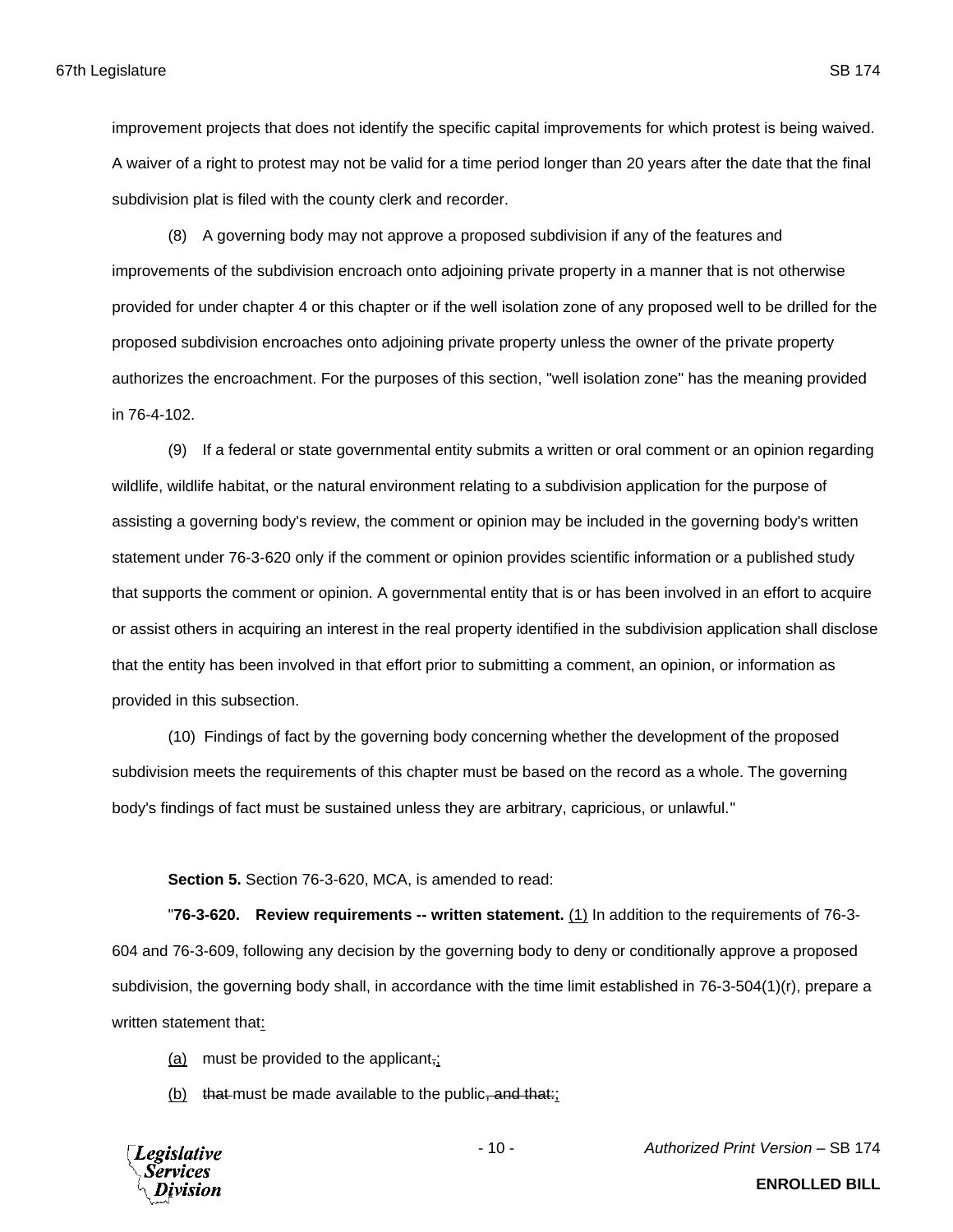(1)(c) includes information regarding the appeal process for the denial or imposition of conditions;

 $(2)(d)$  identifies the regulations and statutes that are used in reaching the decision to deny or impose conditions and explains how they apply to the basis of the decision to deny or impose conditions;

 $(3)(e)$  provides the facts and conclusions that the governing body relied upon in making its the decision to deny or impose conditions and references documents, testimony, or other materials that form the basis of the decision; and

(4)(f) provides identifies the conditions that apply to the preliminary plat approval and that must be satisfied before the final plat may be approved.

(2) If the governing body conditionally approves the proposed subdivision, each condition required for subdivision approval must identify a specific, documentable, and clearly defined purpose or objective related to the primary criteria set forth in 76-3-608(3) that forms the basis for the condition."

**Section 6. Effective date.** [This act] is effective on passage and approval.

- END -

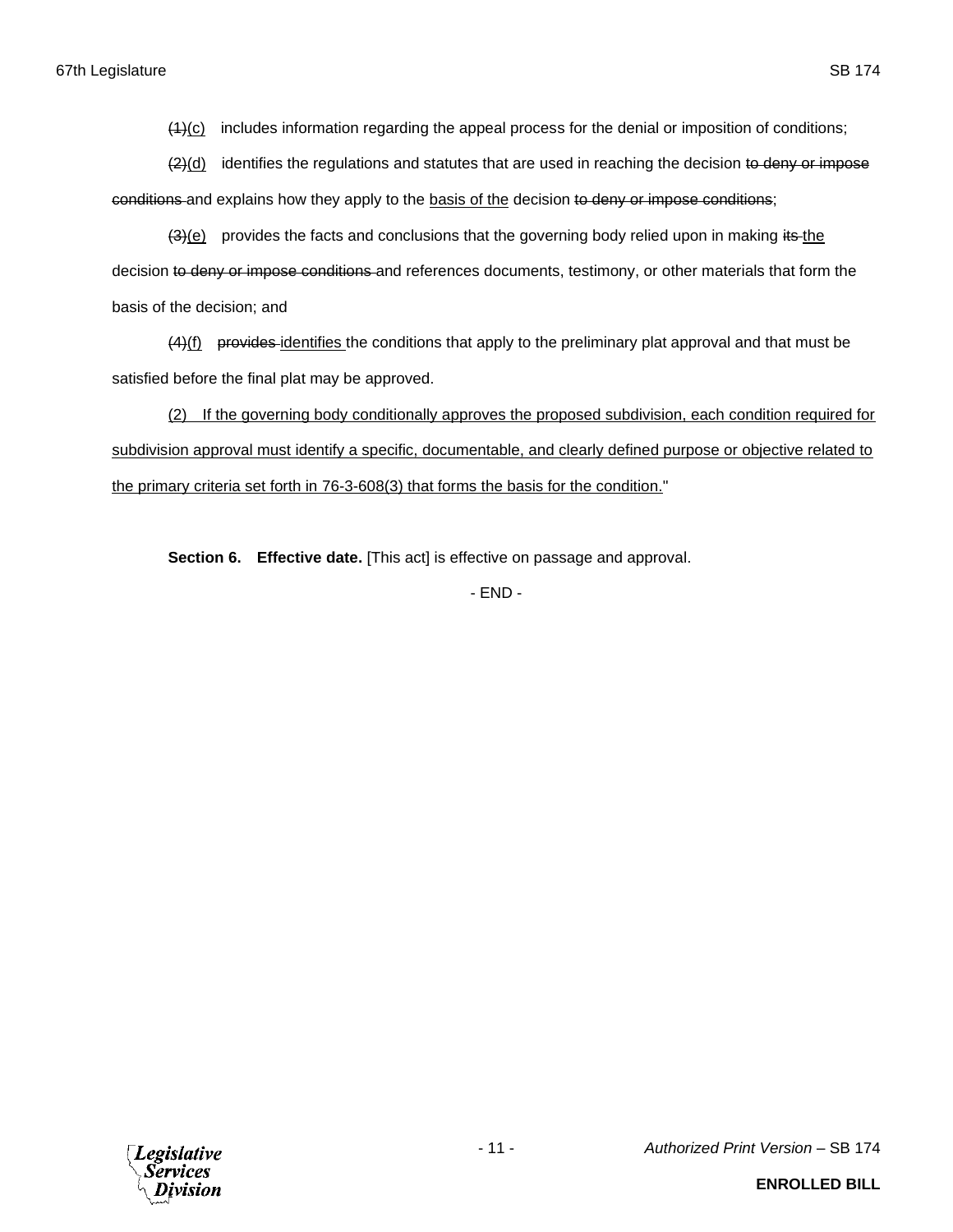I hereby certify that the within bill,

SB 174, originated in the Senate.

Secretary of the Senate

President of the Senate

| Signed this | uav    |
|-------------|--------|
|             | 111'11 |
| $\Omega$    |        |

\_\_\_\_\_\_\_\_\_\_\_\_\_\_\_\_\_\_\_\_\_\_\_\_\_\_\_\_\_\_\_\_\_\_\_\_\_\_\_\_\_\_\_

\_\_\_\_\_\_\_\_\_\_\_\_\_\_\_\_\_\_\_\_\_\_\_\_\_\_\_\_\_\_\_\_\_\_\_\_\_\_\_\_\_\_\_

Speaker of the House

| Sianed this |  |
|-------------|--|
| $\Omega$    |  |

\_\_\_\_\_\_\_\_\_\_\_\_\_\_\_\_\_\_\_\_\_\_\_\_\_\_\_\_\_\_\_\_\_\_\_\_\_\_\_\_\_\_\_